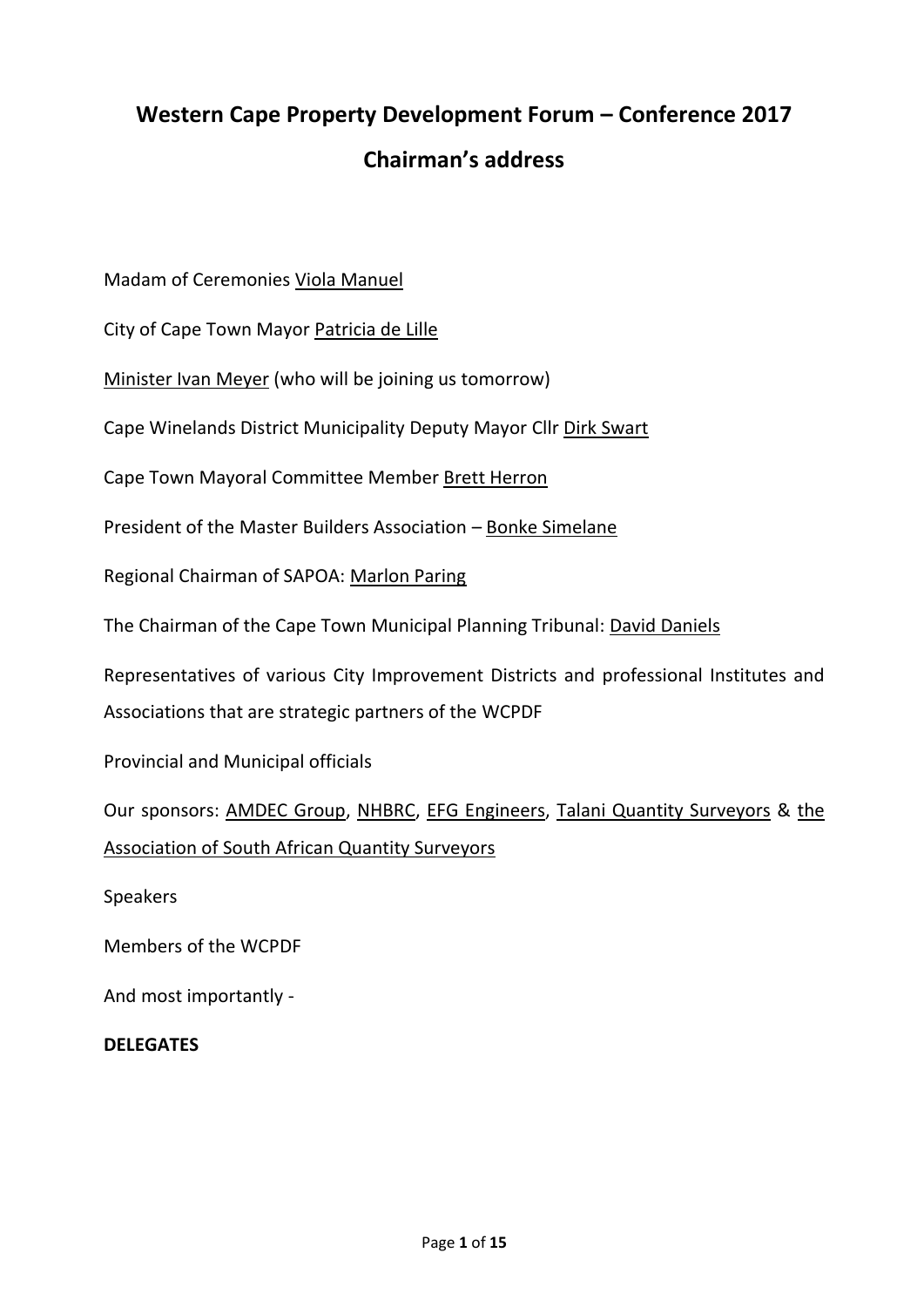Madam of Ceremonies, the theme of my address this year is "*Making sense of and surviving an ever-changing environment*".

Before I deliver my address allow me the opportunity to acknowledge a couple of constants as regarding the WCPDF Conference. You yourself, together with our Day 2 MC, Rod MacPhail, have delivered star performances at all our conferences to date. (In fact Rod MacPhail has become so passionate about the event that he has become a familiar voice on Kieno Kamies' show on Cape Talk.)

Mayor de Lille, you have now delivered three consecutive key note addresses at this event. Every time you speak you set a higher expectation on delivery for the City. Thank you, Madam Mayor, for again making time in your busy schedule and we appreciate your efforts in making Cape Town more development friendly.

I would like to acknowledge people who I can only describe as friends of the Development Forum, Professors Francois Viruly and Brian Kantor who step up to the plate year after year.

And then there are the people who work tirelessly throughout the year, the Forum Management Committee and on this event specifically, the Conference Work Group supported by Peter Aspinall from SBS Conferences. Thank you for your input.

And then behind the scenes I specifically would like to acknowledge Charmain Cronje, Geneveve Walker and Natalie Smit who has made sure that you are all registered for the event and hopefully signed up as members of the WCPDF!

For the first time, we are at the Century City conference Centre. To the Rabie Group, I think you have done a great job with this development.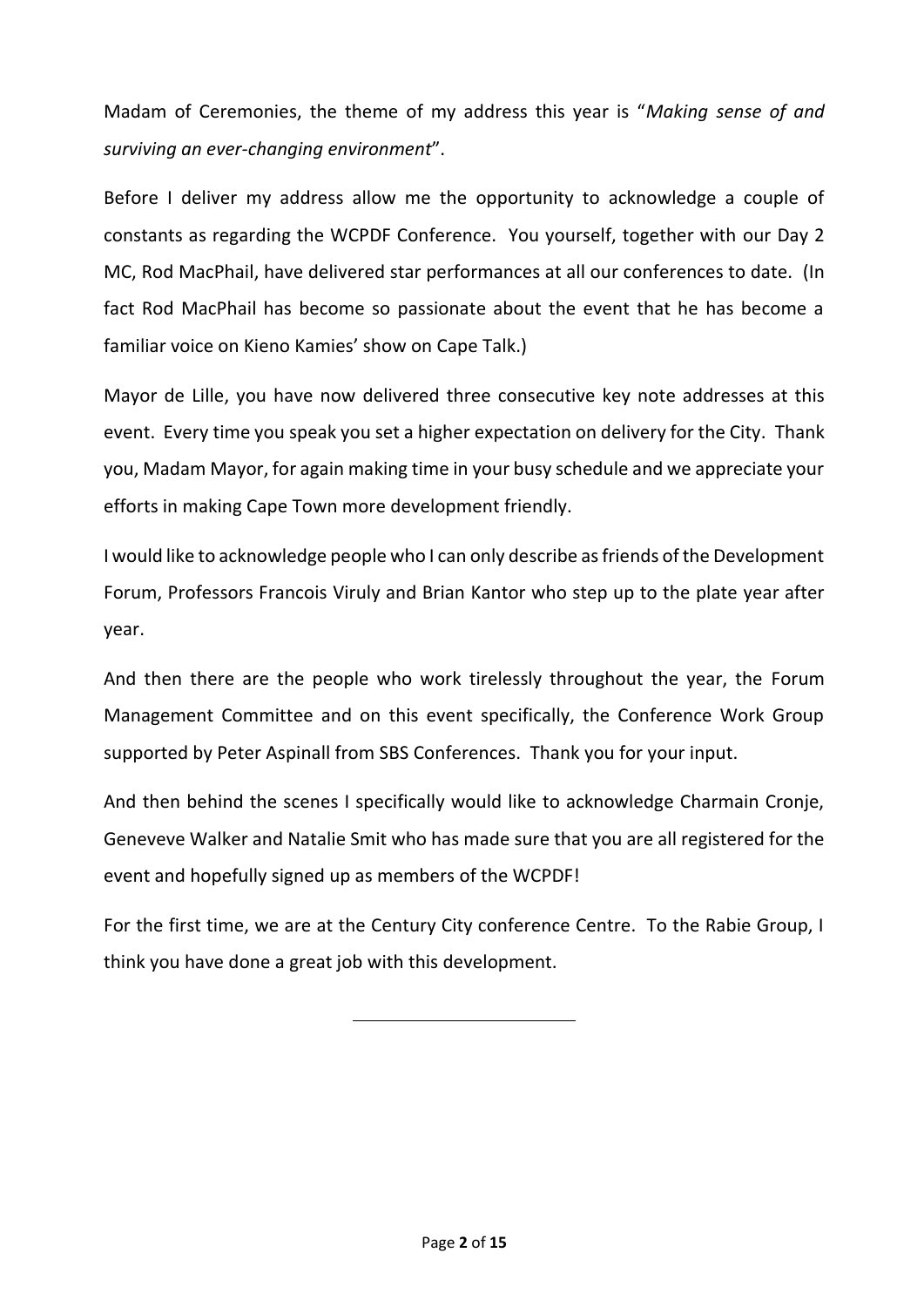Madam of Ceremonies, the Greek Philosopher Heraclitus, circa 500 BC, is credited with the saying "*the only thing that is constant is change*". What would he have said about the time that we live in nearly 2,500 years later? He would probably have found an eloquent way to describe the exponential acceleration of the speed with which change happens.

In 2012, the blogger (and business executive), Torben Rick, stated that "*the rapid rate of change is killing strategy*". He based this statement on a quote from Kevin Roberts, a director at Saachi and Saachi as saying:

"*Who really knows what is going to happen in this super volatile, uncertain, ambiguous and complex world*? *The more time and money you spend devising strategies the more time you are giving your rivals to start eating your lunch!*" Kevin Roberts

To paraphrase Kevin Roberts – if you cannot think on your feet, you will become someone else's lunch.

In a later blog in 2016 the same Torben Rick referred to the changes in bricks and mortar businesses like the retail industry and stated: "*Technology disrupts everything*!" He goes on to describe the impact of music streaming on the local music shop, the impact of Air B&B on the hotel industry and the future of private vehicle ownership in context of Uber. He does not bemoan these disruptive technology businesses. What he does do is warn against the conservative and traditional method of allowing your competitor to lead and to carry the risk and then to follow in the slipstream. Again, to paraphrase, not even the slipstream of your competitor is guaranteed anymore today. There is no longer "business as usual".

Both Torben Rick and Kevin Roberts speak from a business perspective and both emphasise the roll of technology as change agent. I don't think there is any better person than South African born Elon Musk to illustrate the role of a techno-visionary. Last week, at the TED Conference themed "WHAT WILL THE FUTURE LOOK LIKE?" he spoke about his project to bore tunnels under Los Angeles and of moving cars on skates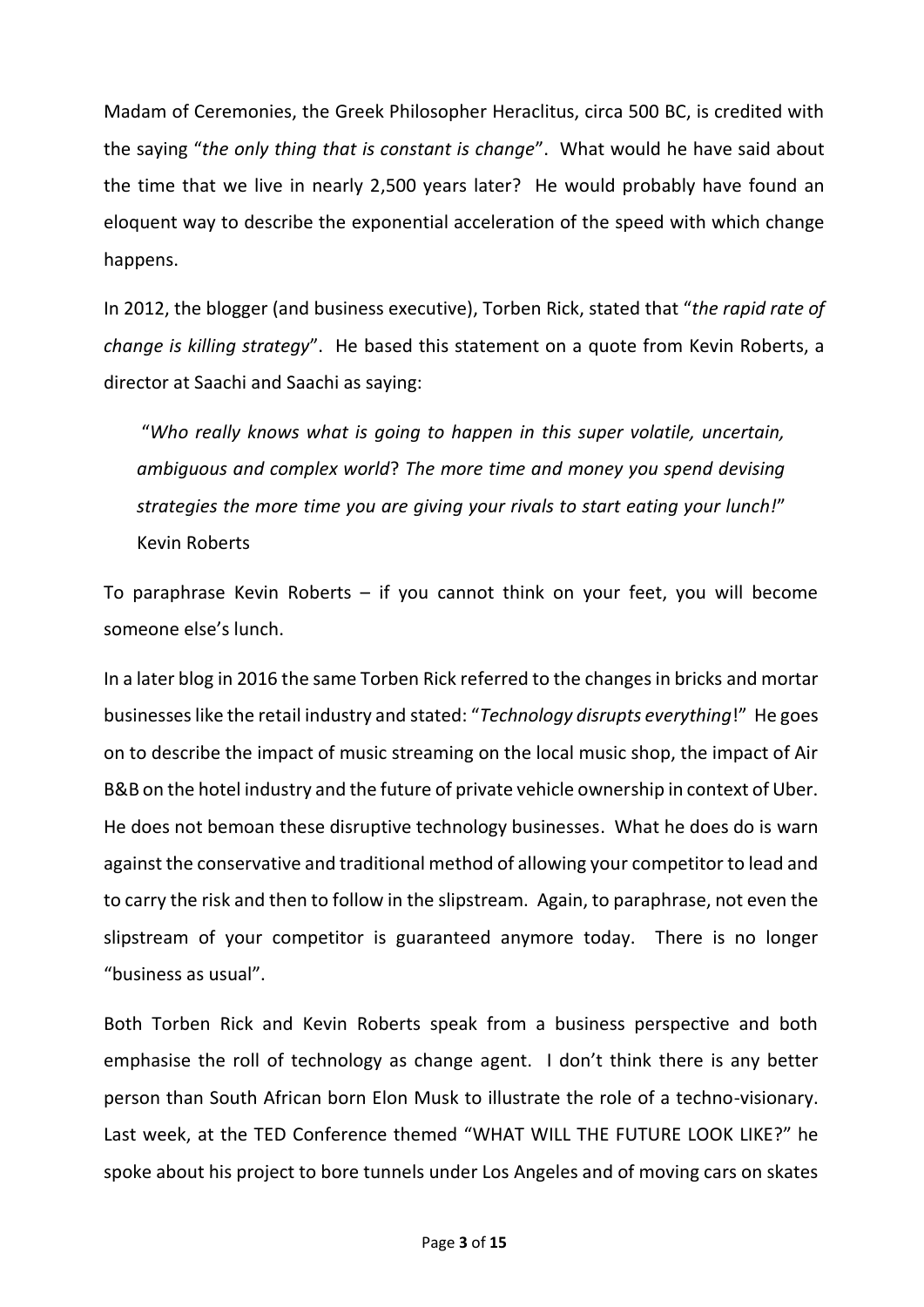at 200 km/h and about his launching of an electric truck that would outperform its diesel engine competitors. He also spoke about going to Mars. These technologies driven projects have a similar theme, if you can dream it you can do it. But, as he points out, "*we're mistaken when we think technology automatically improves. It only improves if a lot of people work very hard to make it better*", if a lot of people share the same vision.

What Elon Musk did not speak about is the legislative and policy frameworks within which he works and whether he deems government to be a constraint or a facilitator of his visions, whether government can keep up with the rapid changing realities that business face.

I think we can all agree that technology does disrupt everything and that it is a challenge to keep up with choice. But as Elon Musk points out, change is the result of people working to change things. It is not, as many think, a case of change being on autopilot. It does not just happen. Vision, strategy and work are required. Without vision and strategy, we will run in circles.

But what about change in political and social environments?

I can only speak for myself when I say Brexit and a Donald Trump were un-expected events. The silent majority which, I might remind us all, we call democracy, spoke in the UK and the USA. Brexit and Trump are now part of reality and we need to deal with the change that this brings.

And did we really expect that South Africa would score the own goal of allowing our Minister of Finance to be fired and willingly join the junk status club? Even this unthinkable is now part of our reality.

As a certain national political spokesperson said in response to the fall-out post Gordon, "we did not foresee the consequences". (We now have a new South African political term: unforeseen consequences.) But as Elon Musk reminds us, change does not just happen. Someone had a vision and strategy and worked very hard to achieve this change. It did not just happen.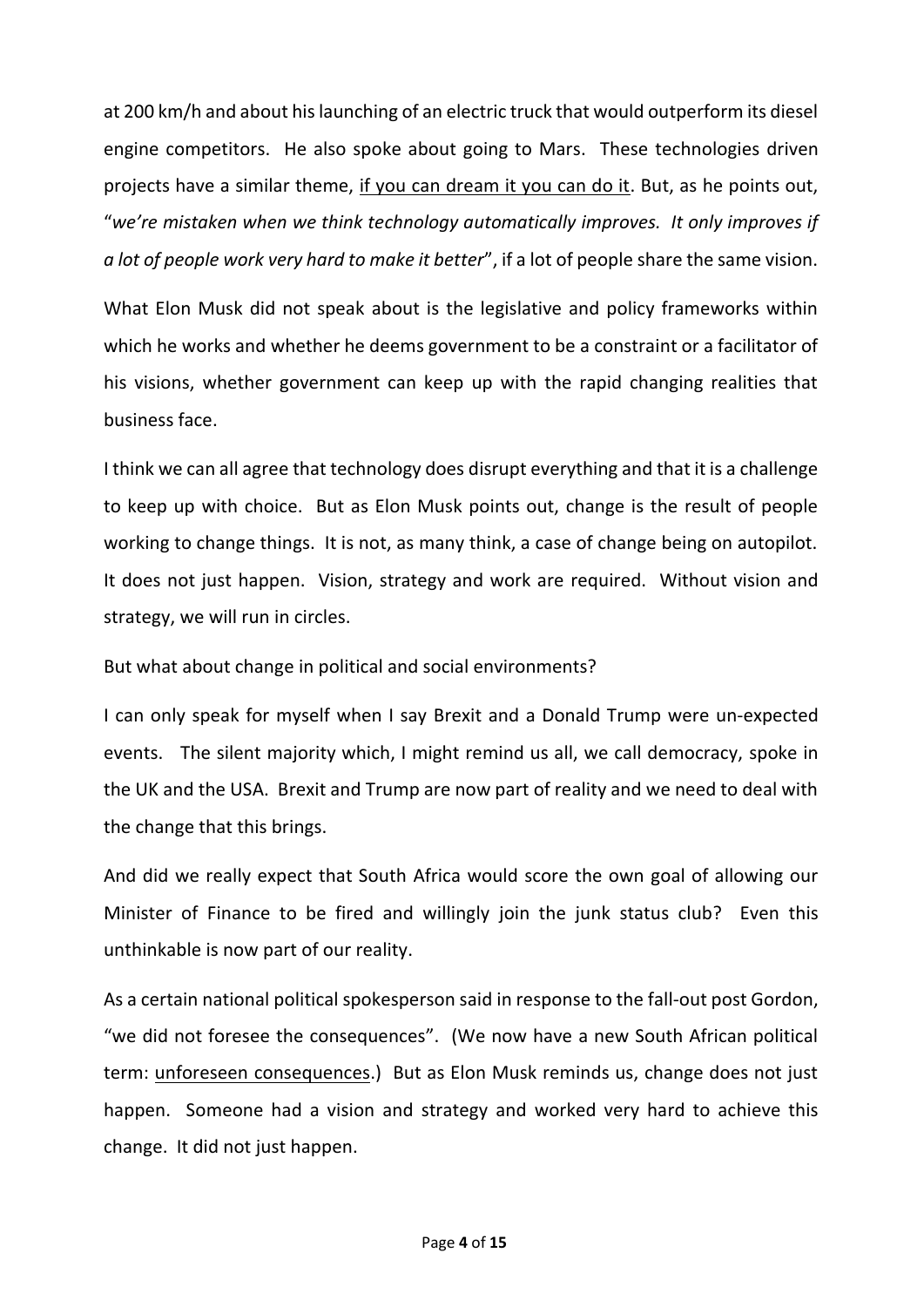Both in politics and in business, not being able to predict or pre-empt with a level of certainty is commonly referred to as risk. The higher the probability of unintended consequences, the higher level of risk. The less time spent strategizing and understanding potential outcomes, the higher the probability of unintended consequences.

So are Messrs Torben and Roberts correct to say that strategy is dead. Are they not perhaps saying that we are so run off our feet dealing with change that we no longer have the energy to strategise. But as we have seen recently in South Africa, those that do spend time strategizing are eating the ordinary citizen's lunch.

If uncertainty is the new certainty, what is the role of government and the private sector in this new paradigm?

Does Cape Town and the Western Cape offer a level of predictability that makes investment safe?

In uncertain times we must ask ourselves, do Government, business and civil society share the same vision, same strategy and the same intention to work hard?

Do we share the same vision at National and Provincial sphere?

What about Municipal sphere?

- Do we all recognise the injustices of our past and our present?
- Do we all honour those who suffered and continue to suffer for justice and freedom in our land?
- Do we respect those who have worked and continue to work to build and develop our country?
- Do we believe that South Africa really belongs to all who live in it, united in diversity?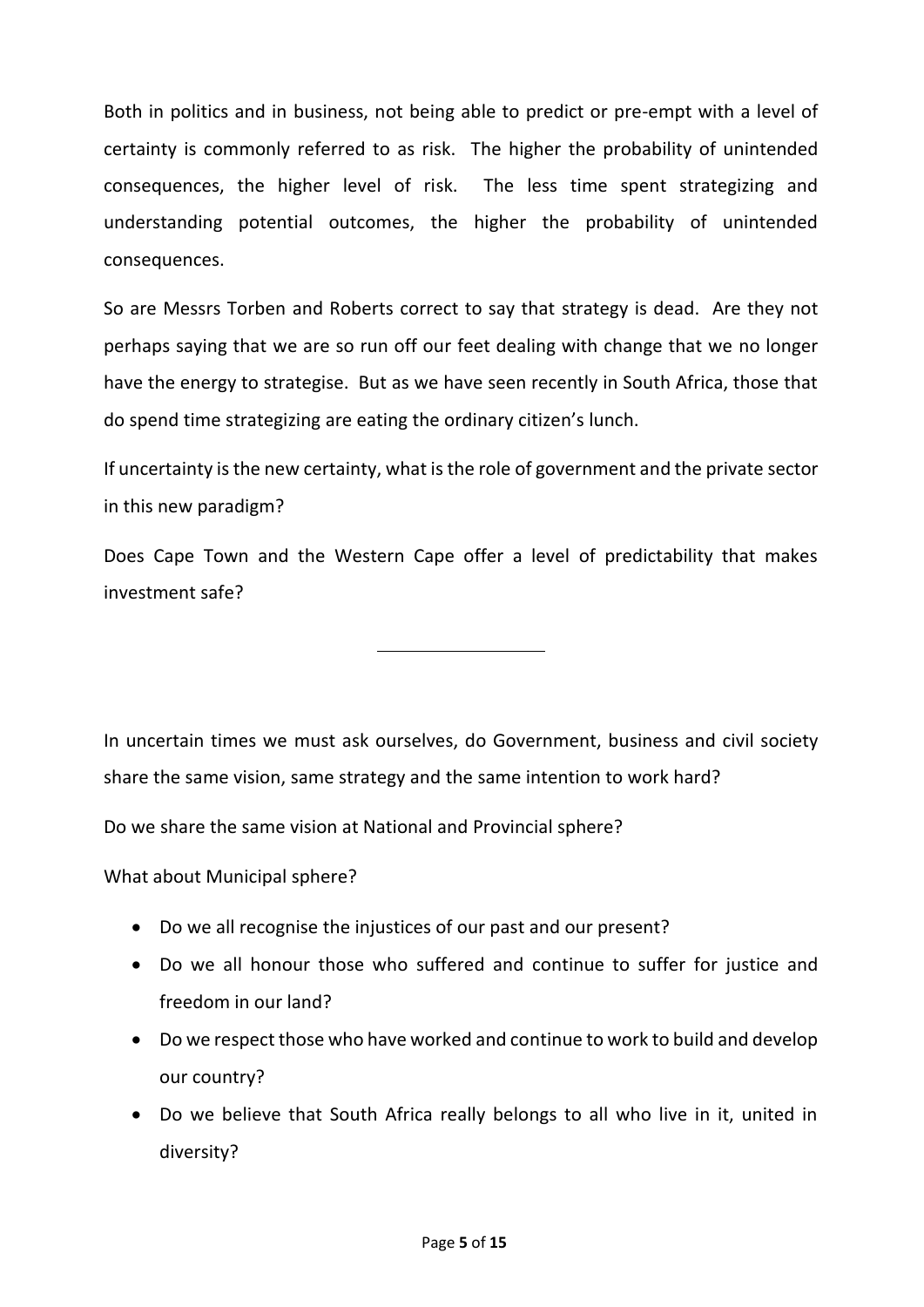I cannot see how we can survive the uncertainty of change if we do not share a single goal.

In 1996, South Africa agreed on a single vision. Our vision was to

- Heal the division of the past and establish a society based on democratic values, social justice and fundamental human rights;
- To Lay the foundations for a democratic and open society in which government is based on the will of the people and every citizen is equally protected by law;
- To improve the quality of life of all citizens and free the potential of each person; and
- To build a united and democratic South Africa able to take its rightful place as a sovereign state in the family of nations.

If I was to summarise the South African Constitution in a single word it would be "respect".

If I think of South Africa today the word that jumps to mind is "power".

- The power of elected office and the ability to make unilateral decisions irrespective of the mandate of the electorate
- The power of capital and the right to self-enrichment
- The power of fake news and the use of media in strategy
- The power of land ownership and
- The power of "not in my back yard"
- The power of "I" the power of "me"

What has happened to the power of "respect"?

We are all on our own self-serving missions and we have forgotten how to listen to each other. This is unfortunately true for government, for business and for civil society alike. If we continue this path it will surely lead to destruction, either through our own actions or through our inability as a society to deal with change caused by factors beyond our control. Whether it be Brexit, Trump…….. or Elon Musk.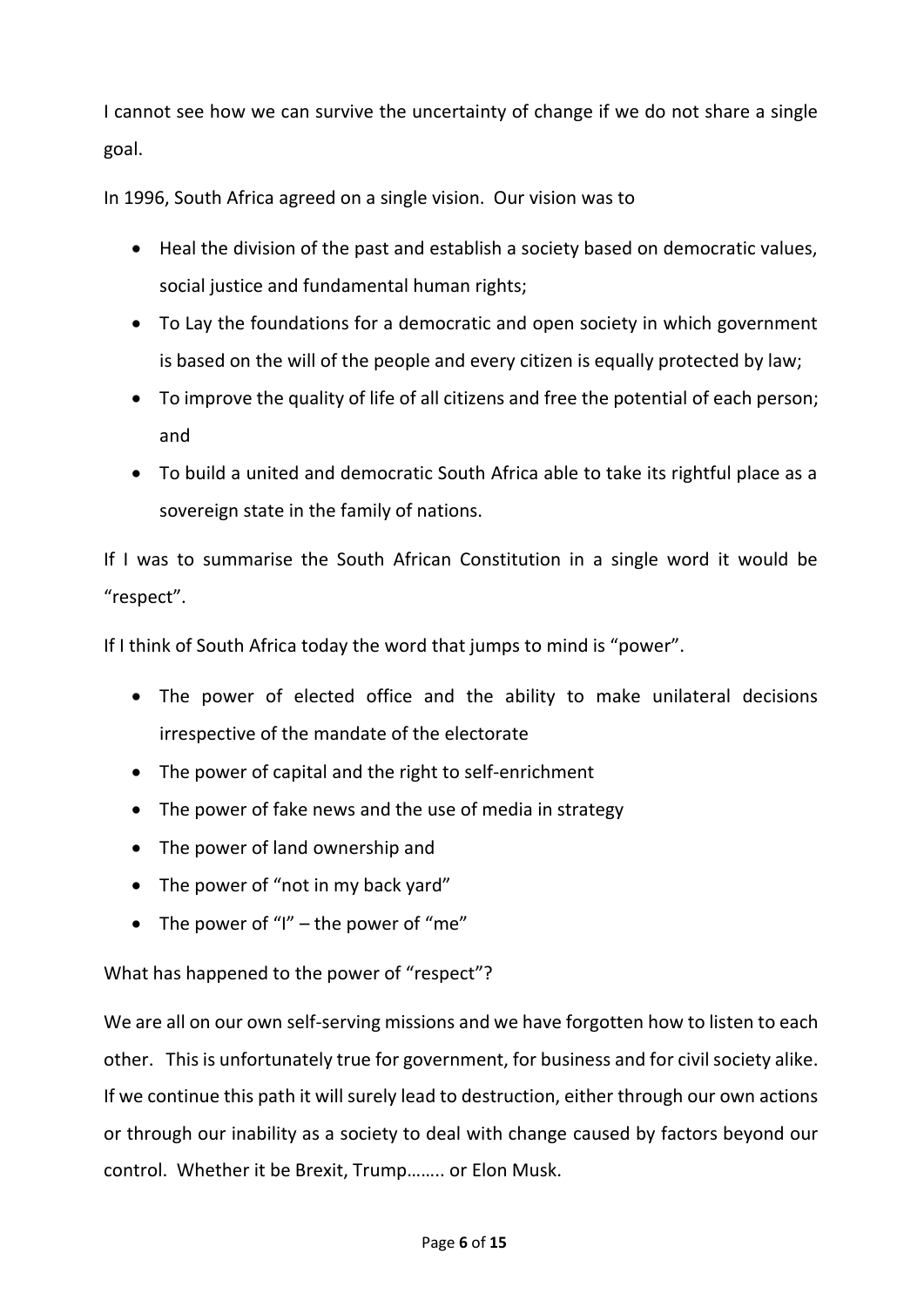Madam Mayor, the last year has been an interesting period for the property development industry – perhaps more of a Chinese curse than a blessing. Not only does the industry need to deal with the ripple effect of the changing international context, we are still trying to understand the impact caused by the recent cabinet changes and our new-found junk status.

At the same time, we need to deal with local changes that we still struggle to get our heads around:

- The new Organisational Development and Transformation Plan in the City
- The new Transport and Urban Development Authority
- Ongoing changes to planning legislation and zoning regulations
- New policies not least the implications of Transport Orientated Development and an anticipated policy on inclusionary housing

To make sense of these local uncertainties we need to keep our common South African vision in mind.

Having done some reading on the ODTP and looking back to the preamble of the Constitution which I quoted, I can only applaud you on your vision to transform the City and to break down physical and virtual barriers that still exist 23 years into our democracy. I cannot fault your intention.

- In combining various disciplines into a single Authority, you want to achieve delivery and reduce conflicting departmental agendas.
- In making changes to the Planning By-law you want to streamline processes and increase turnaround times.
- By focussing on Transport Orientated Development, you want to create accessibility and you want to make past capital investments of the City work harder.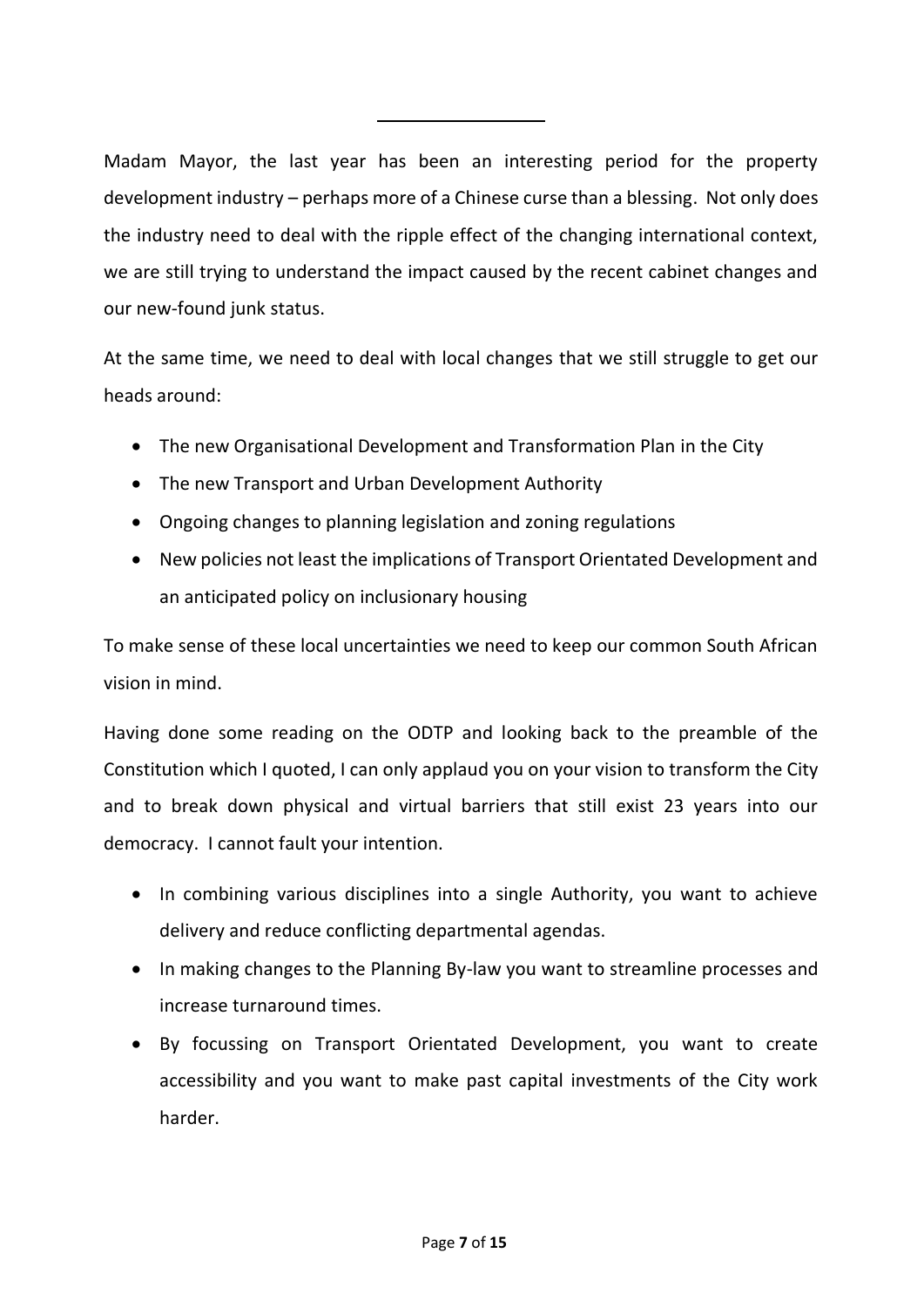• By introducing inclusionary housing in the Foreshore Freeway project, you state the obvious, that the City is becoming unaffordable to the people that need to keep the cogs of the wheel turning.

But even with the best intention, there have been and remain unintended consequences. Let me address some of these:

### **ODTP:**

- In reading various press releases and scanning the City's new, and I must say user friendly, web site the new political structure for the ODTP is clear.
- I am however not convinced that all the officials clearly understand the Plan, where they fit in, but more importantly, what their new performance targets are and how their performance will be measured. I think it is fair to say that there remains a high level of uncertainty amongst many officials in the City and this, I have no doubt, has already had an impact on performance.
- Speaking from a property development perspective, I am not sure where the buck stops, with a mini mayor or with the MAYCO Members for various Departments? Who is accountable? I don't think the private sector understands the plan clearly yet.
- I am uncertain on what the role-out program is and what additional impacts there may be on the development industry. I still need to get my hands on the implementation strategy of this Plan. There does not seem to be anything in the public realm. Perhaps the implementation strategy is exactly what the private sector needs to see to truly understand it. And more importantly, how will this new plan be measured and will the private sector be part of the measurement process? Should the end users not have a say in the bonusses paid to City employees?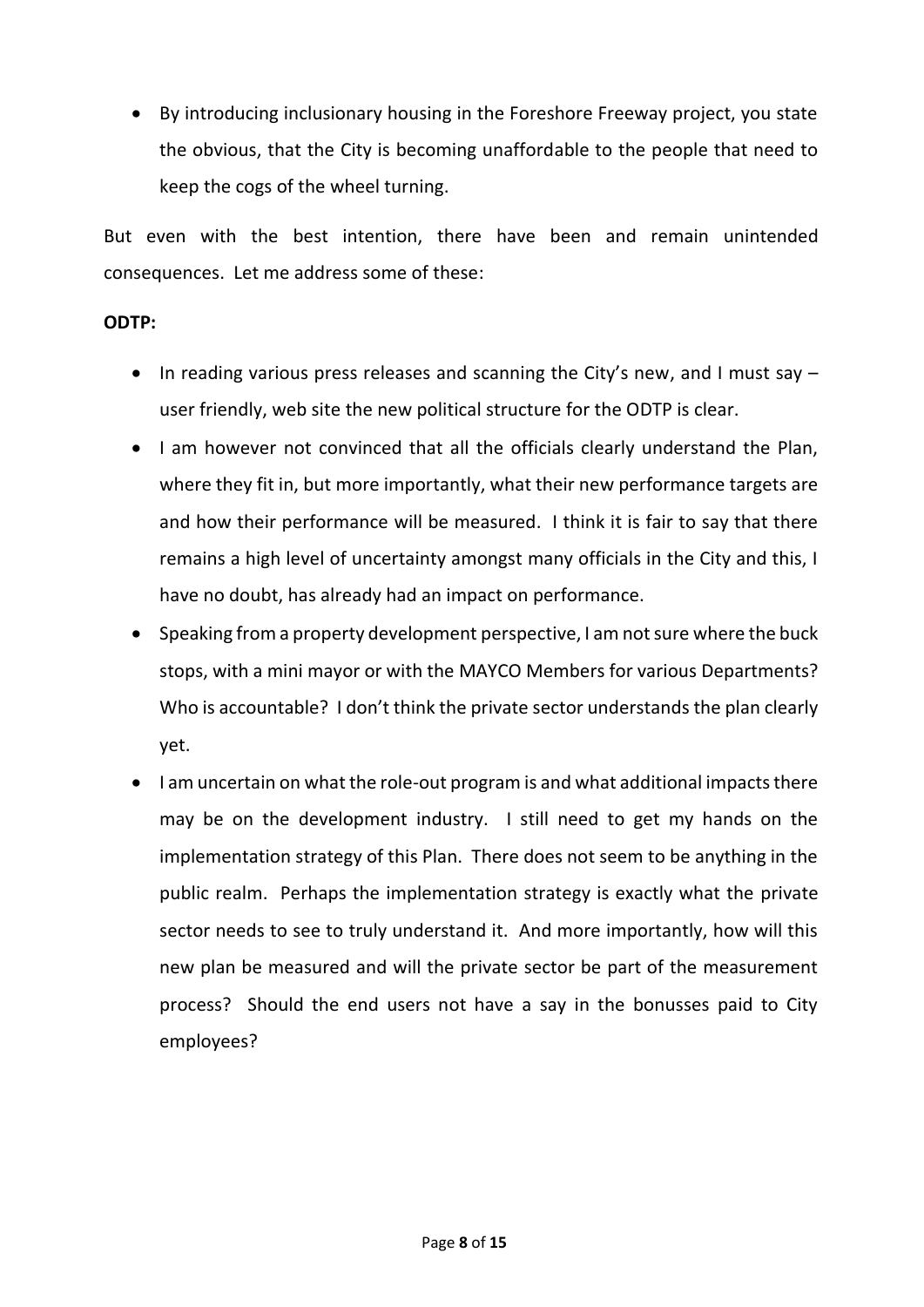## **Transport and Urban Development Authority (TDA)**

- The Forum supports the creation of the Authority and we look forward to work with Cllr Brett Herron and Commissioner Melissa Whitehead to optimise this structure.
- For the first time it appears that all development related silos are placed in one super structure. But as it stands, have the walls of the silos truly been broken down and will we see a new culture of "can-do" or will the unintended consequences and complexities of such a mega structure be the excuse for nondelivery and more red tape? Will we see design, environmental, heritage and transport planning departments called to book, never mind those involved in the rates clearance process? The industry is holdings its breath.
- In working with the City on the Development Application Management System, which now, I assume, falls in the new structure, it became clear that a transversal management structure, or a matrix structure, can only work if there are clear levels of authority and accountability. Unless there is transversal accountability we are not sure that this system can ever function optimally. Have the levels of authority and accountability been set?
- We were proudly told that the DAMS system is the first electronic submission system ever to be created on SAP. But even with the best intentions, development applications cannot be reduced to accounting formula. The unintended consequences can be shared by many delegates present here today.

## **Ongoing changes to Zoning Scheme**

• At the commencement of the drafting of the Municipal Planning By-Law the forum volunteered to participate with the drafting process. This invitation was declined. The unintended consequence of not engaging with the industry at drafting stage has been the need for multiple changes and even some people questioning whether the By-Law has improved anything.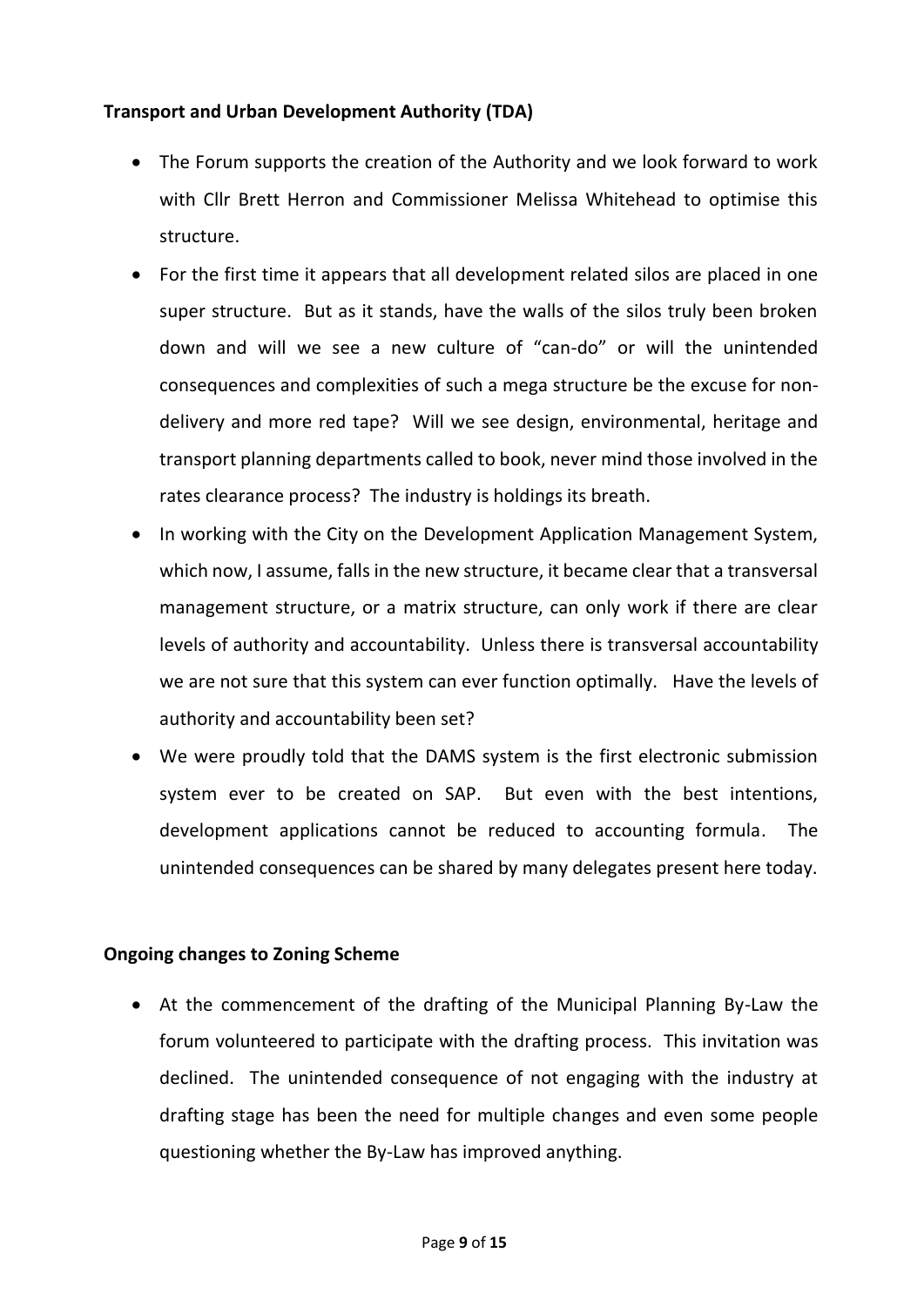• On this point, I must say that the new Commissioner has already indicated her willingness to engage with the industry to address practical problems caused by the By-Law and Zoning regulations for which we are greatfull.

#### **Transport Orientated Development**

The principles of TOD are sound and should be supported by all.

- For industry the roll out process remains uncertain.
- Unless the risks of development are reduced exponentially to facilitate development according to the TOD strategy, we will continue to see friction between market needs and policy aspirations. We will have to reflect on the unintended consequences when they occur. Let the City be proactive and zone land along at transit corridors and stations – remove the risk of the environmental, heritage and planning gauntlet that developer must run, and perhaps we can proactively reduce unforsee consequences of the policy.
- Something that is reported more and more is the attempt to force developers to provide less parking than the market requires in the hope of supporting TOD. By underproviding parking required by the market you going to prevent development. Rather debate the way parking can be re-used in future, once the public transport system is fully functional and once the market has accepted that it works. We are seeing some large potential investment held back because of this mismatch between market needs for parking and policy requirement. (I never thought I would be arguing to be allowed to provide more parking than required!)

Which brings me again to the concept of the facilitation of development vs the evergrowing layers of policy.

Anecdotally a Forum member recently brought to my attention to challenge of developing in the Woodstock urban renewal zone. He pointed out the incentives for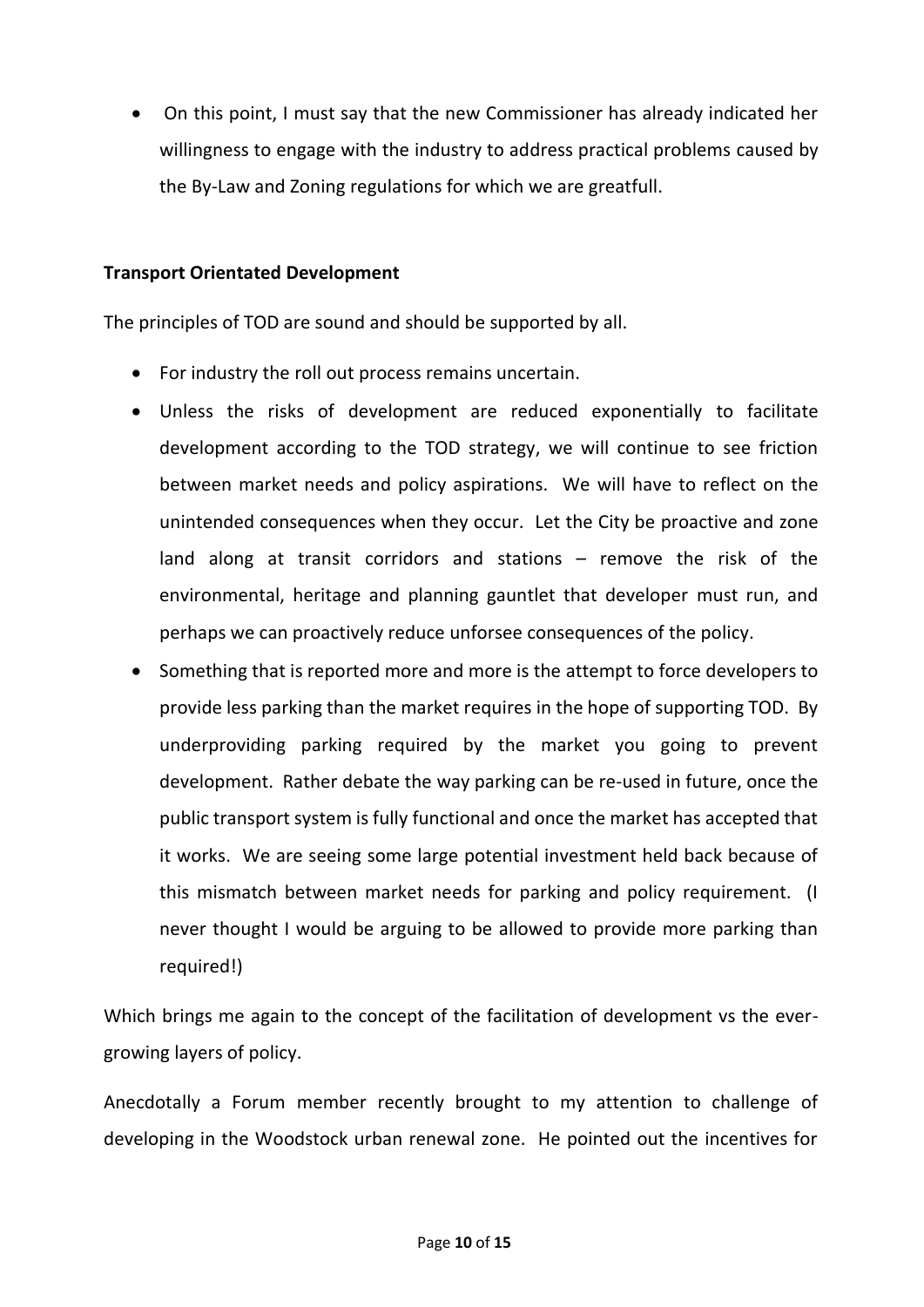urban renewal will end in 2020 and that relatively few developers have been able to access and use these incentives as intended. Following some basic research the following became clear:

- In 2012 Council approved a proposal to review the old Road Schemes or "R" routes that fall under the auspices of Province whilst the roadway is owned by the City. (In the case of Woodstock, it specifically relates to Sir Lowry's Road and Albert Road.) I recently learned that the City has finally appointed an official to do the review (5 years after approving the proposal).
- There is a heritage overlay zone over the specific area.

## Practically the following transpires:

- A developer purchases land for redevelopment.
- He undertakes design work only to find out that if he makes structural changes to existing buildings, the Road Scheme kicks in and takes a chunk of his land.
- Then he needs to find out what is workable within an ill-defined heritage over lay zone to see what he can salvage.

At which point – he gives up.

This is a practical example of how layers and layers of policy and regulation lacks integration and often causes more harm than good.

In 2012, the Presidency published guidelines for the implementation of Regulatory Impact Assessments or RIA's. The purpose of RIA's is to test legislation in terms of conflict with other legislation and policies and to ascertain the actual cost of legislation and whether it contributes to clarity or confusion.

Madam Mayor, I believe that there is an opportunity, as part of the City's restructuring process, to give serious consideration to a legislation and policy review process. I would suggest that we start with the City's Spatial Development Framework, which by the way,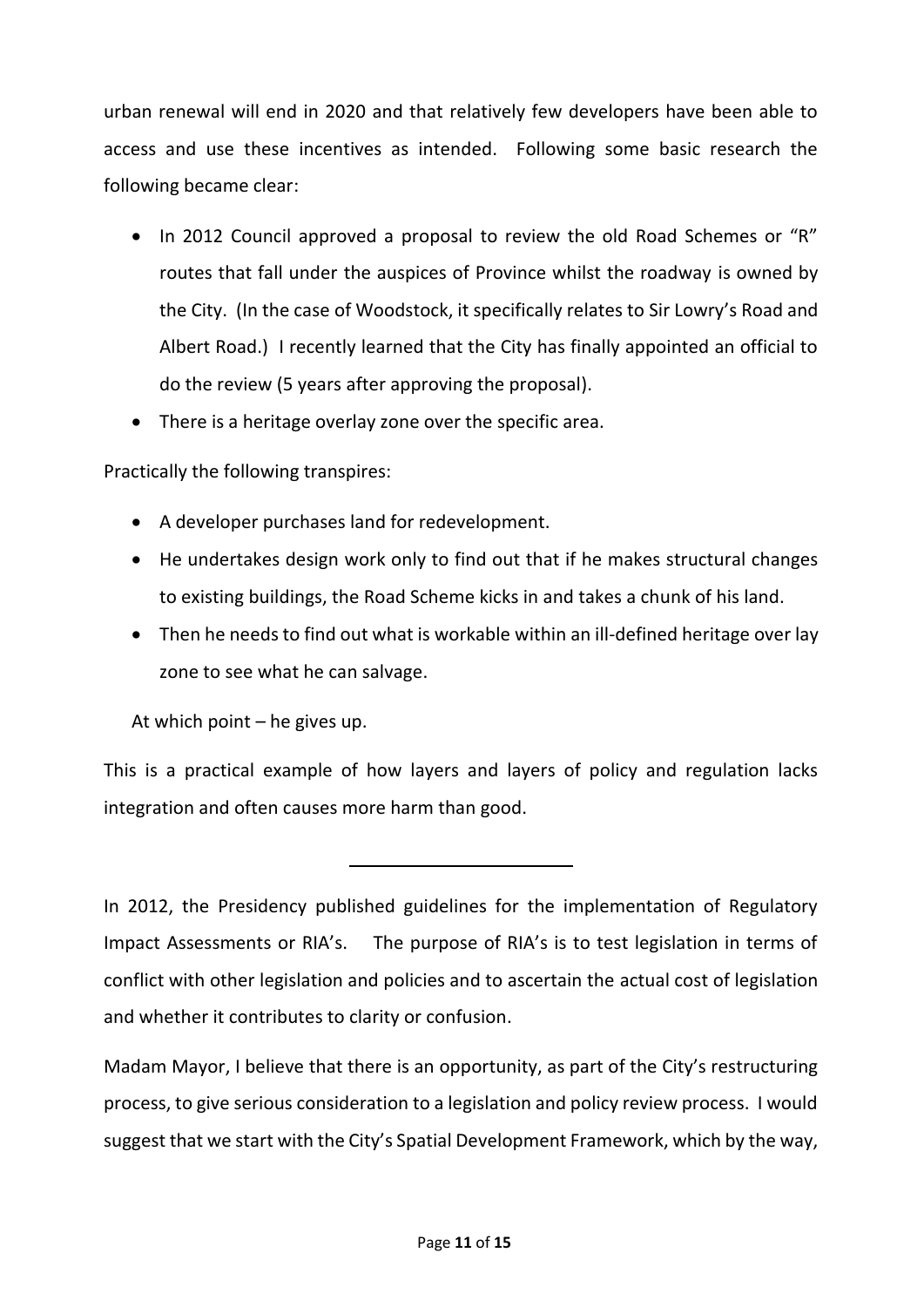should have been formally reviewed and redrafted this year, five years after its first approval. I understand that this process will now roll over to next year.

Madam Mayor, there are several aspects of the SDF and the District Plans that require serious re-thinking not least the definition of urban edge and several vague undefined concepts and terms that are often used by overzealous officials to actively prevent market driven development.

Lastly Madam Mayor, there is the issue of bulk infrastructure planning.

- In recent memory, we have survived the energy black outs and we support your efforts to take on NERSA.
- Now, we are struggling with water supply.
- I predict in the next two years we will hit the wall on sewage treatment capacity. I am concerned that we are playing catch up and not spending enough time and energy in forward planning and strategy. As it stands we already have a crisis at the Macassar and Faure sewage works. And I appreciate that there is money to create capacity by 2021. But where we stand now, there is no fall-back position. We do not have a package plant policy or strategy. The City currently has no strategy and guidelines on how to deal with package treatment plans. We cannot afford to stop development until there is new capacity which in the Helderberg will only be in 2021.

 Please note I have deliberately not said anything about traffic congestion or the relationship with SANRAL and PROVINCE!

Madam Mayor, I have spoken about some of the unintended consequences that flow from organisational change and new policy and legislation. I think it is important to highlight some further new realities that, irrespective of the changing environment that we work in, need to be called by their name and be given serious air time by the property industry: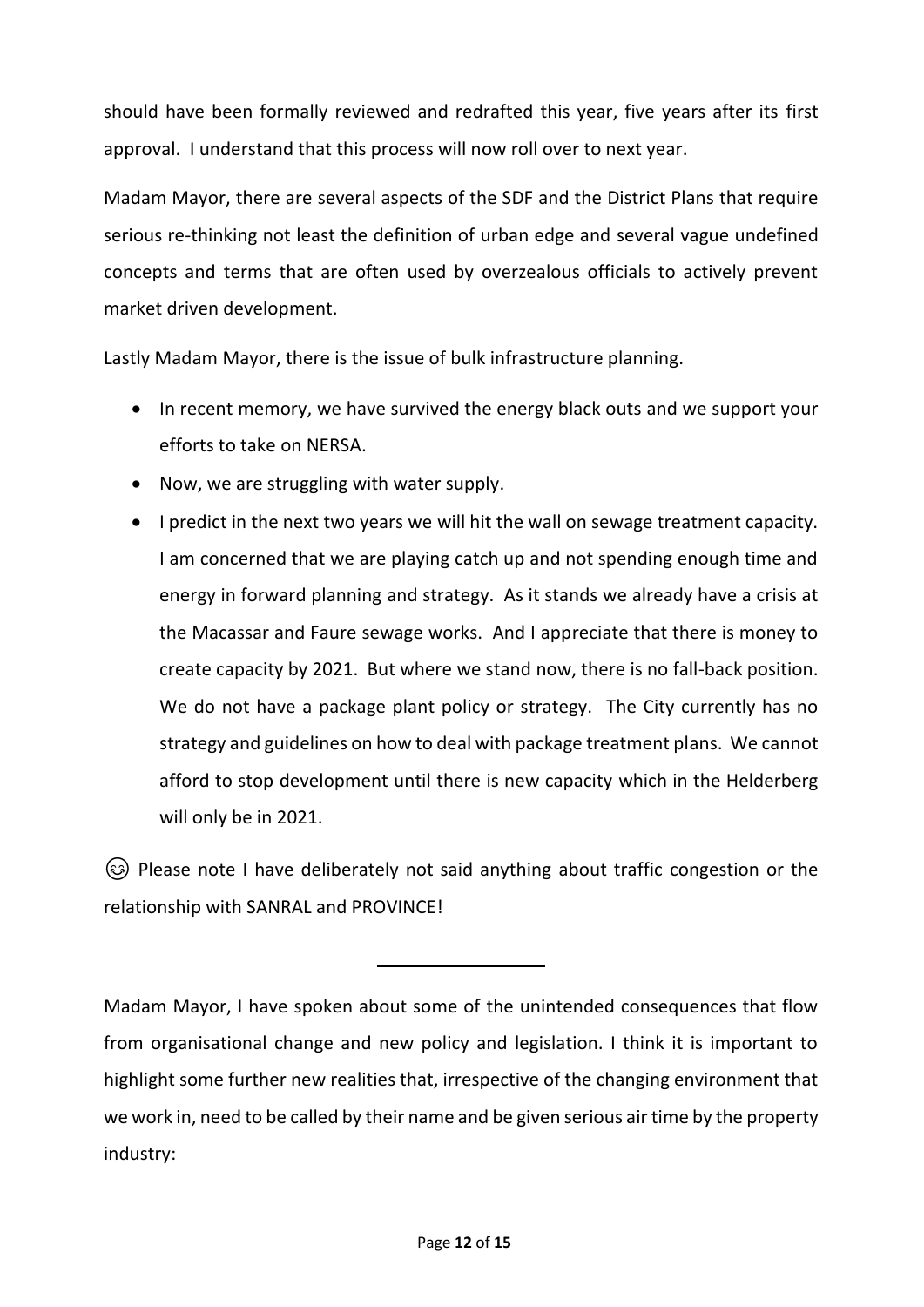The first is the concept of affordable accommodation vs low cost housing. Members of the Forum recently had a very constructive discussion with representatives of I Ndifuna Ukwazi. What I personally realised in this discussion is that we as industry have not moved much in our thinking on housing and still feel threatened by the concept of small boxes in the middle of small erven, or as Prof Veruli always says, 40 sqm / 40 km from work / costing 40% of your income. I think the recent Tafelberg School debacle has been a wakeup call. Can we really afford not to use strategically located state owned land for affordable accommodation, for the creation of accommodation for people who are active in the economy but cannot pay market prices?

I would like to congratulate you for including the concept of affordable accommodation in the Foreshore Freeway Project. You are setting the tone by illustrating how serious this matter is to the City and the private sector should take note.

The challenge to the development industry is to start to engage with the concept of affordable accommodation, to join in the discussion with organisations such as I Ndifuna Ukwazi and to break through the fear factor. There are developers in Johannesburg and Pretoria who have already found the business opportunity in affordable accommodation. Western Cape Developers stand to lose out if we do not educate ourselves on this opportunity. Affordable accommodation is not charity, it's a business opportunity just like student housing became an opportunity when Universities could not provide sufficient accommodation. And yes, there will be teething problems but is our industry not about risk and reward?

The second aspect that I would like to highlight is the need to introduce youth into the property development industry, and specifically the black youth. In recent discussions with academic staff at UCT they expressed their concern about how few black students enter the development world. Not only is the industry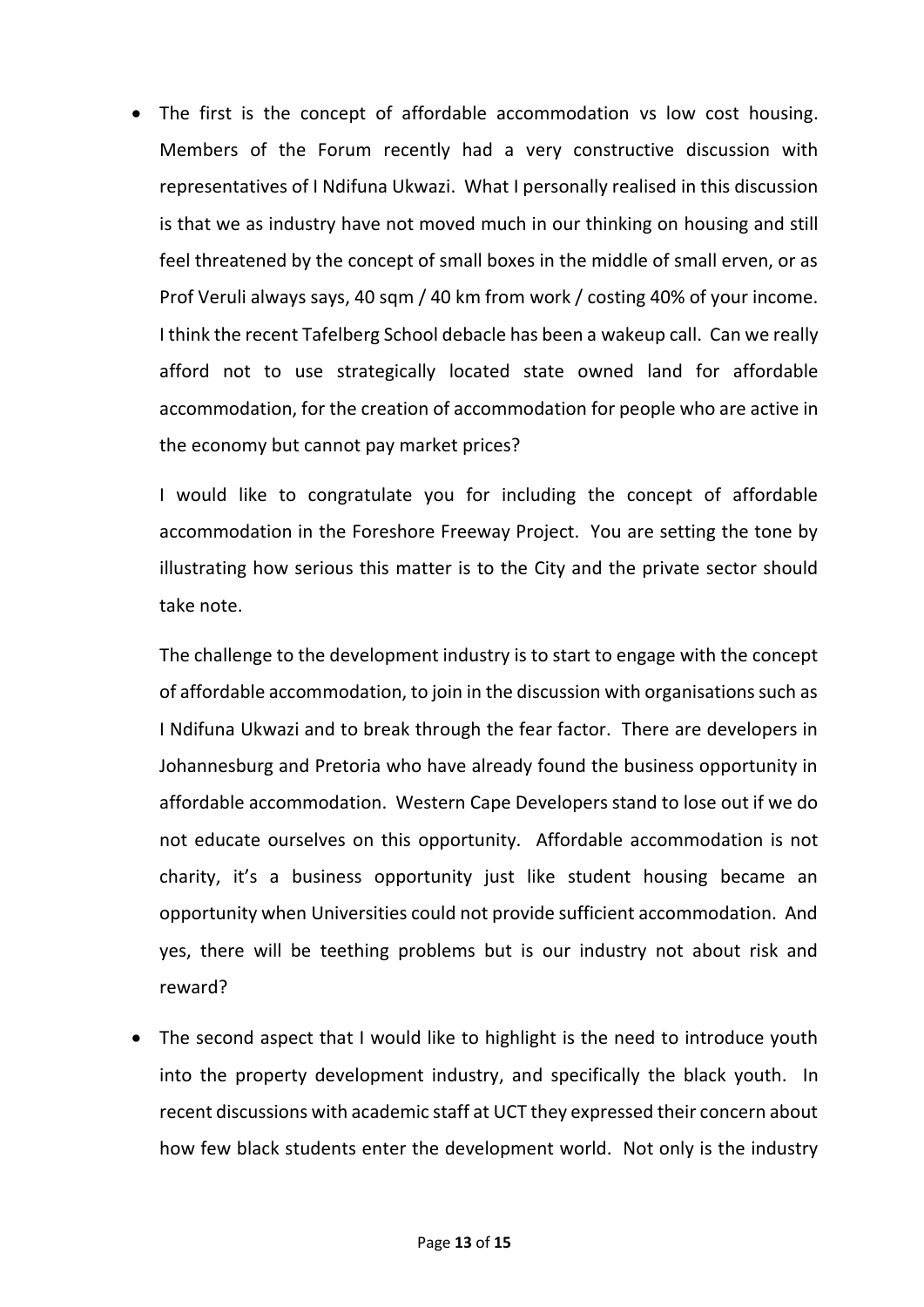relatively foreign, those young students that do pass through the academic gates have challenges in getting practical experience and a whole industry view.

Through one of our committee members, Dacre Hatting from ERIS, the Forum was introduced to, and we were able to make a small contribution to the establishment of Youth in Property Association. I think Monedi Lefekane, the Chairman of YiPA is in the audience. The launch of YiPA was one of the best organised and spectacular events that I have attended recently. Please take note of this association. I believe these young people are going to be a driving force in the industry in future.

Monedi, the Forum looks forward to a close working relationship with YiPA. I encourage developers in the audience to step up and assist in mentoring these young and energetic minds. They are the next generation and they are going to see opportunities that we are all missing or too scared to even think about.

Madam MC, I started my presentation by reflecting on the impact of technological change. Every time I visit the City's website and its planning portal, I realise that the City is not scared of technology. The same goes for the Provincial Department of Agriculture with its Western Cape's farm web site and the Surveyor General's office. We have technology that many other countries can only dream of. I am not sure how many developers know that there are answer to your questions one mouse click away. Technology change can only benefit the creative entrepreneur.

I also quoted Torben Rick arguing that the rapid change in technology is killing strategy. But more importantly I quoted Elon Musk that said nothing happens without vision, strategy and hard work.

We are living in a strange time, a time of rapid change but also a time of uncertainty, uncertainty caused by external factors but also uncertainty caused by ourselves. Yet we